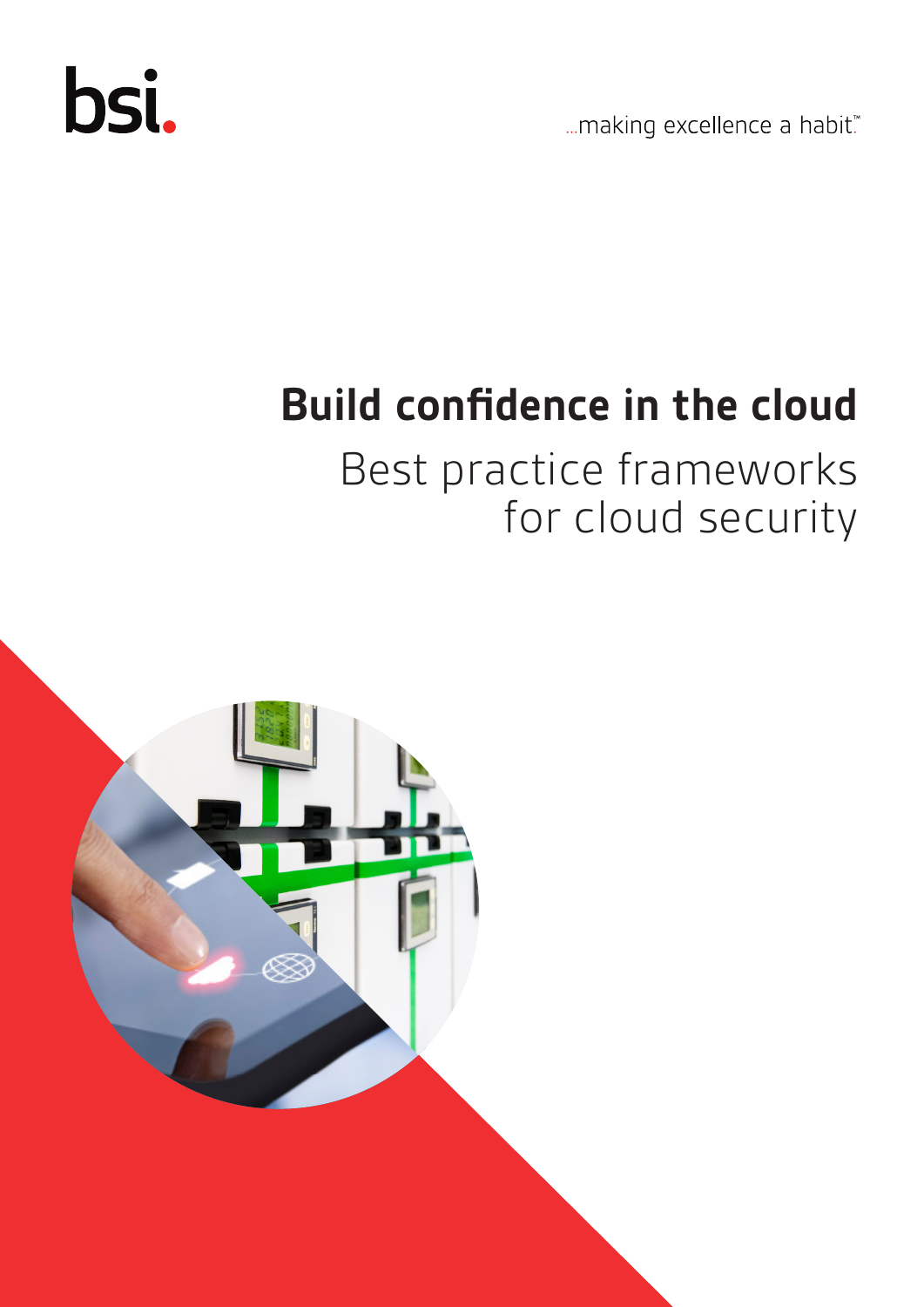### Cloud services are rapidly growing and becoming more of a focus for business.

It's predicted that more than \$1 trillion in IT spending will be directly or indirectly affected by the shift to cloud during the next five years<sup>1</sup>. This is no surprise as cloud is one of the main digital technologies developing in today's fast-moving world. It's encouraging that CEO's recognize that it's crucial for them to champion the use of digital technologies $2$  to keep up with today's evolving business environment. There are however still concerns over using cloud services and the best approach for adoption. That's where BSI can help.

We recognize that responding to emerging technologies can be difficult, especially with an ever-growing variety of products and services. As a business improvement partner we work with clients to understand key drivers and help select the best practice approaches that suit their organization and build greater resilience.

This guide is designed to help you understand the different best practice frameworks to build a secure cloud environment that inspires confidence.

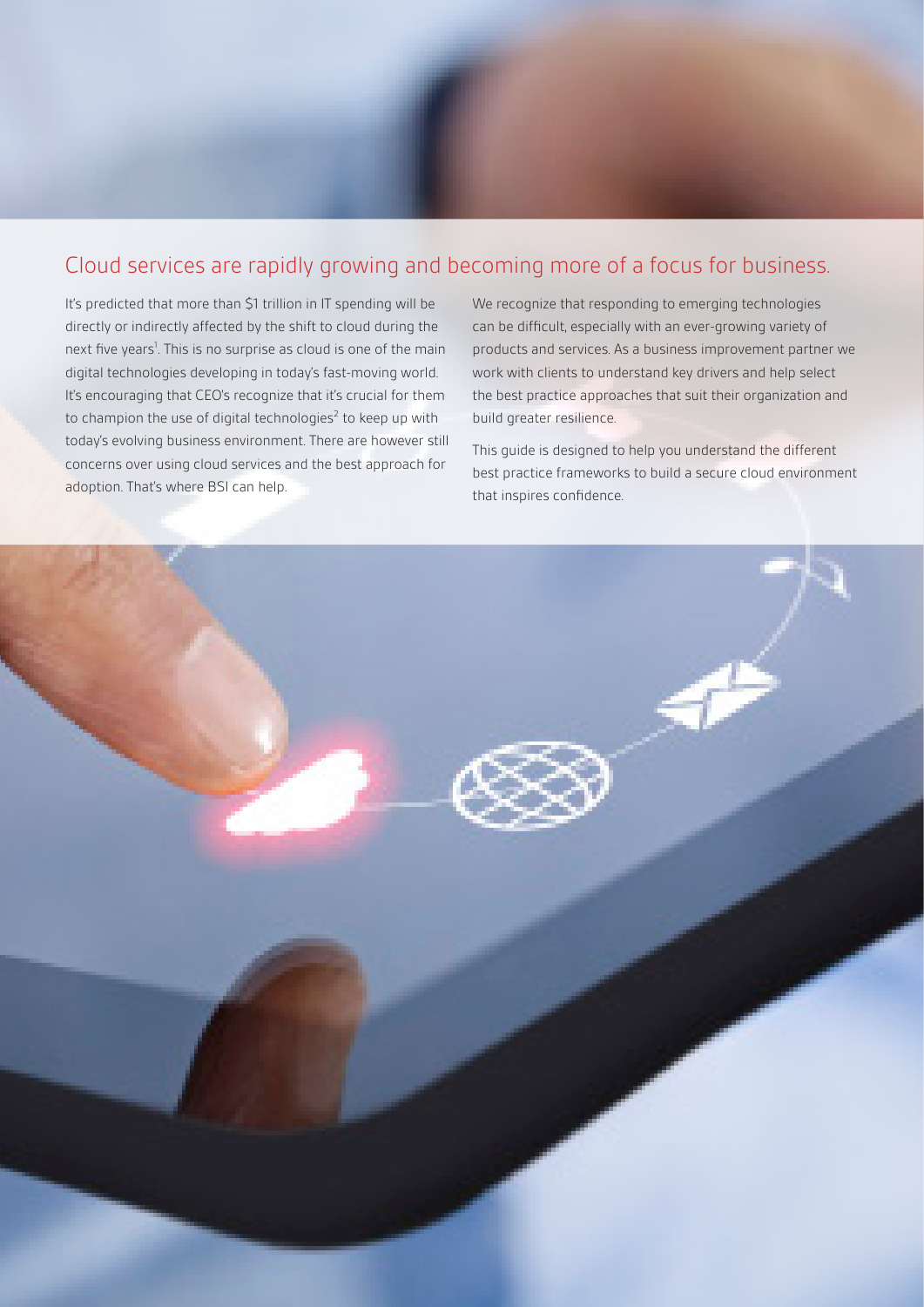

### What influences cloud adoption?

#### **Choosing an approach**

Business strategy and objectives should help organizations decide the best approach to cloud computing. This may involve using public cloud services, a private cloud or a hybrid cloud solution. It will often be influenced by your resources and priorities.

| <b>Public cloud</b> | <b>Private cloud</b> | <b>Hybrid cloud</b> |
|---------------------|----------------------|---------------------|
| An internet hased   | A service            | Where a             |
| service where       | based on an          | combination         |
| information         | organization's       | of different        |
| from a number       | private network      | cloud services      |
| of different        |                      | is used by an       |
| organizations       |                      | organization        |
| may be stored       |                      |                     |
| together            |                      |                     |

#### **Tackling the barriers**

- **•** Security concerns still top the list as a barrier to cloud adoption<sup>1</sup>, particularly with public cloud provisions
- **•** 73% of IT professionals say the biggest obstacle to cloud projects is the security of data $3$
- **•** 91% of organizations are very or moderately concerned about public cloud security<sup>4</sup>

This isn't just within IT departments, 61% of IT professionals believe the security of data residing in the cloud is an executive concern<sup>3</sup>.

This is critical considering the variety of cloud services that support the wider business operations such as CRM systems, HR self-service portals and business complaint systems to name a few.

Getting executive buy-in can help align cloud service offerings and improve delivery. Plus it can support instilling a best practice approach to security throughout the business, ensuring all employees are trained on how to recognize information security threats and the action they need to take to support the business.

#### **The benefits**

Cloud services can provide a number of benefits including:

- **•** Agility: you can respond more quickly and adapt to business changes
- **•** Scalable: cloud platforms are less restrictive on storage, size, number of users
- **•** Cost savings: no physical infrastructure costs or charges for extra storage, exceeding quotas etc.
- **•** Enhanced security: standards and certification can show robust security controls are in place
- **•** Adaptability: you can easily adjust cloud services to make sure they best suit your business needs
- **•** Continuity: organizations are using cloud services as a back-up internal solution

<sup>1.</sup> Gartner July 2016 2. PWC Digital IQ report 2015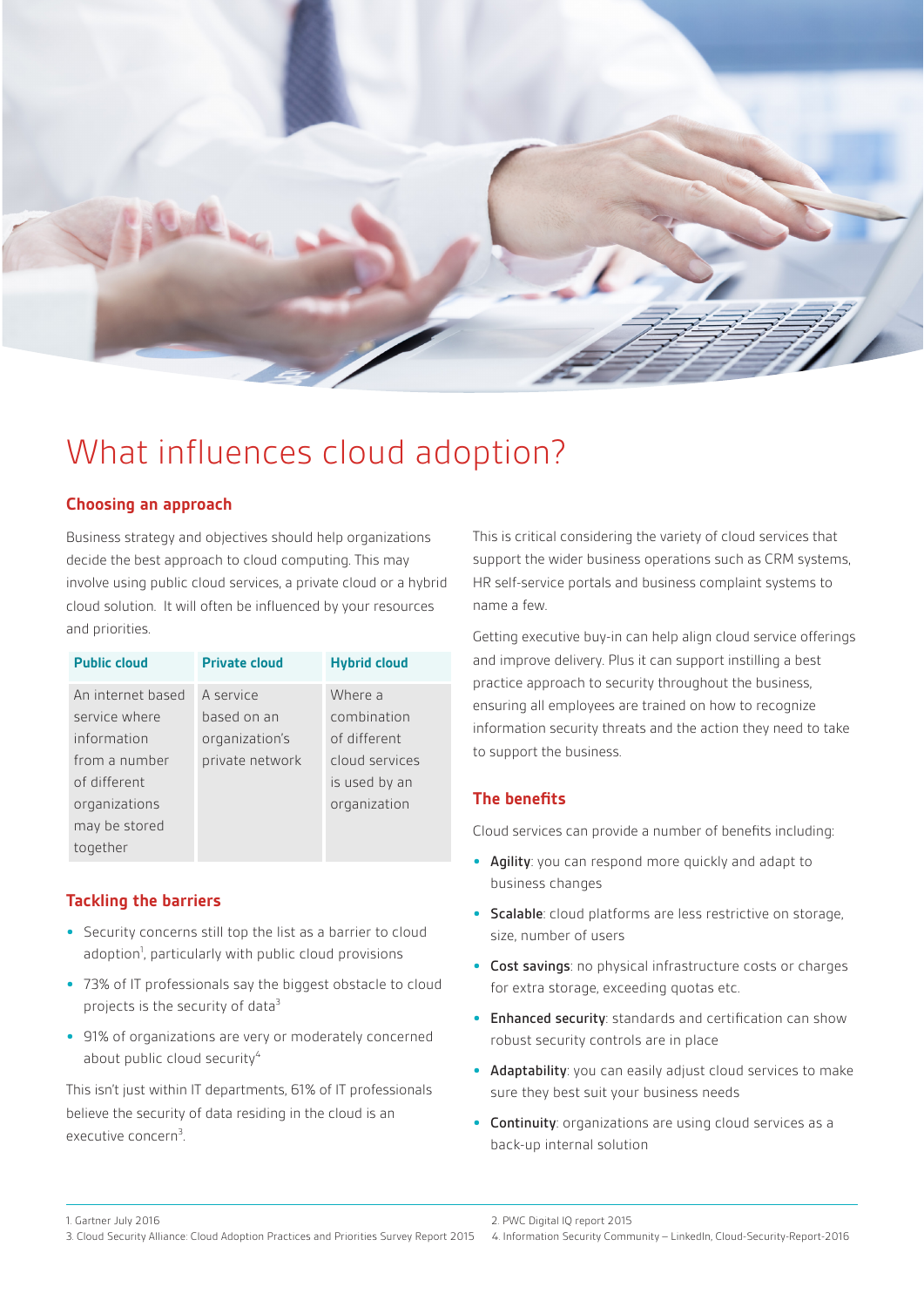

### Solutions to help you manage cloud security

We have a range of products and services that focus on putting appropriate frameworks and controls in place to manage cloud security.

#### **ISO/IEC 27001**

The international standard for an Information Security Management System (ISMS).

ISO/IEC 27001 is the foundation of all our cloud security solutions. It describes the requirements for a best practice system to manage information security including understanding the context of an organization, the responsibilities of top management, resource requirements, how to approach risk, and how to monitor and improve the system.

It also provides a generic set of controls required to manage information and ensures you assess your information risks and control them appropriately.

It's relevant to all types of organization regardless of whether they are involved with cloud services or not, to help with managing information security against recognized best practice.

BSI provides top quality training to ensure you maximize the benefits of ISO/IEC 27001 and we also provide certification services.

#### **ISO/IEC 27002**

A code of practice for security controls. It provides more detail on the generic security controls, which organizations might wish to apply when implementing a management system such as ISO/IEC 27001, ISO/IEC 27017 and ISO/IEC 27018.

#### **ISO/IEC 27017**

An international code of practice for cloud security controls. It outlines cloud specific controls to manage security, building on the generic controls described in ISO/IEC 27002.

It's applicable to both Cloud Service Providers (CSPs) and organizations procuring cloud services. It provides support by outlining roles and responsibilities for both parties, ensuring all cloud security concerns are addressed and clearly owned.

Having ISO/IEC 27017 controls in place is especially important when you procure cloud services that form part of a service you sell to clients.

BSI provides top quality training to ensure you maximize the benefits of ISO/IEC 27017 and we also provide certification\* services.

#### **Top tip**

Do you know your responsibilities when providing or procuring cloud services? It is likely all providers using ISO/IEC 27017 will have outlined and communicated responsibilities of both parties. Make sure you are aware of what you have committed to so you can take full accountability.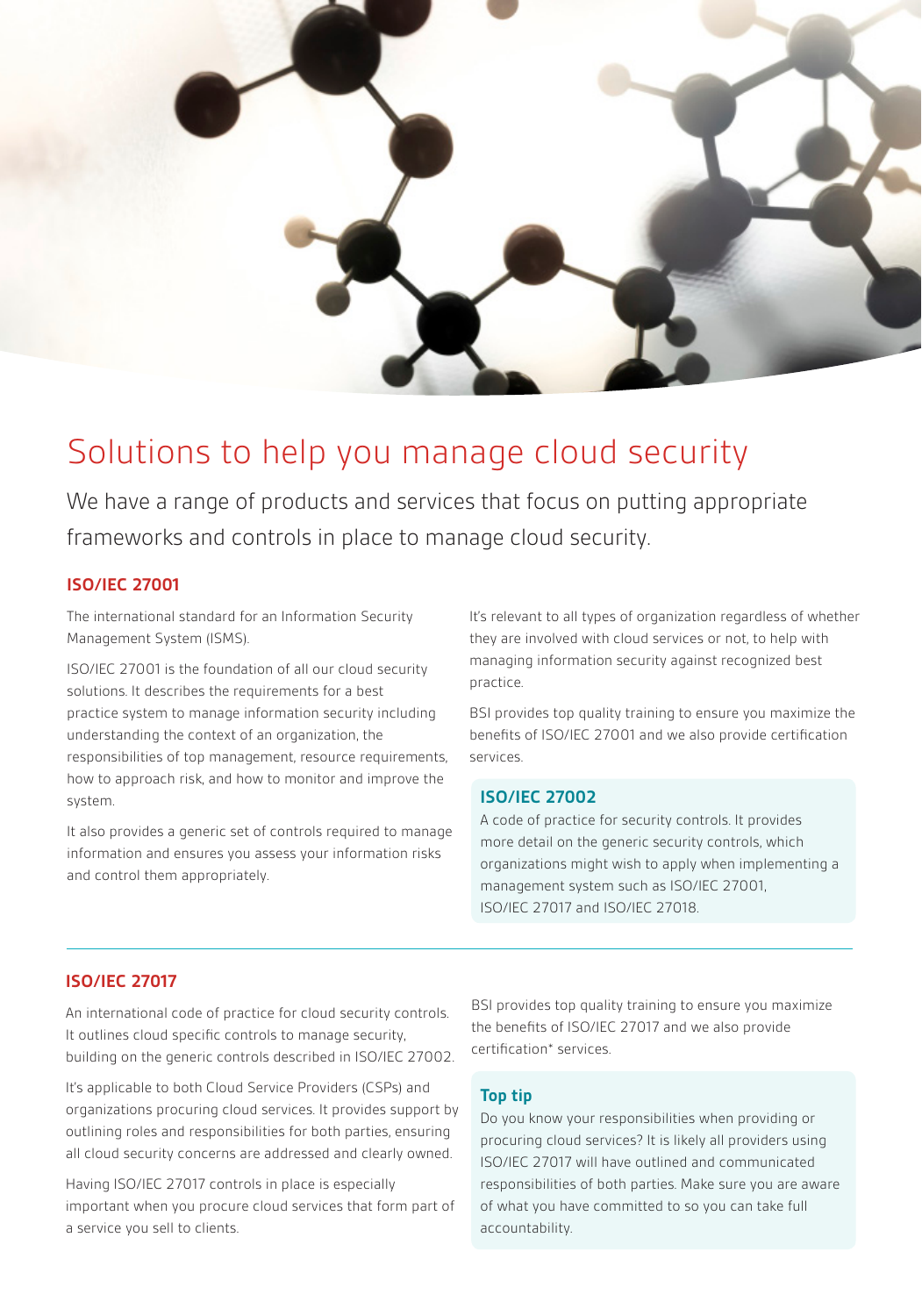#### **ISO/IEC 27018**

An international code of practice for Personally Identifiable Information (PII) on public clouds. It builds on the general controls described in ISO/IEC 27002 and is appropriate for any organization that processes PII.

This is particularly important considering the changing

#### privacy landscape and focus on protecting sensitive personal data.

BSI provides top quality training to ensure you maximize the benefits of ISO/IEC 27018 and we also provide certification\* services.

#### **CSA STAR**

This is a framework based on a control set owned and created by the Cloud Security Alliance (CSA), a global industry body pioneering research and development in cloud security. It contains a management capability (maturity model) to help organizations drive continual improvement.

The controls are mapped to a number of other standards making it a useful tool for organizations to review their compliance against a wide range of cloud-based standards and industry best practices. It's regularly reviewed by the CSA to ensure it remains up-to-date with industry best practice.

It's appropriate for organizations using or offering cloud services who want to demonstrate they are up-to-date

with emerging best practice and gain the internal benefits of being audited against a maturity model to help steer improvements. It's widely adopted by industry leading cloud providers and other organizations that have a dedicated focus on cloud services, enabling greater agility and resources to regularly adapt.

BSI provides top quality training to ensure you maximize the benefits of CSA STAR and we also provide certification\* services.

#### **What is a maturity model?**

A benchmark model for managing and analyzing the performance of the cloud services you deliver. This model is regularly updated to reflect changing industry bestpractice.



\*You will need certification to ISO/IEC 27001 to be able to get certification to this product.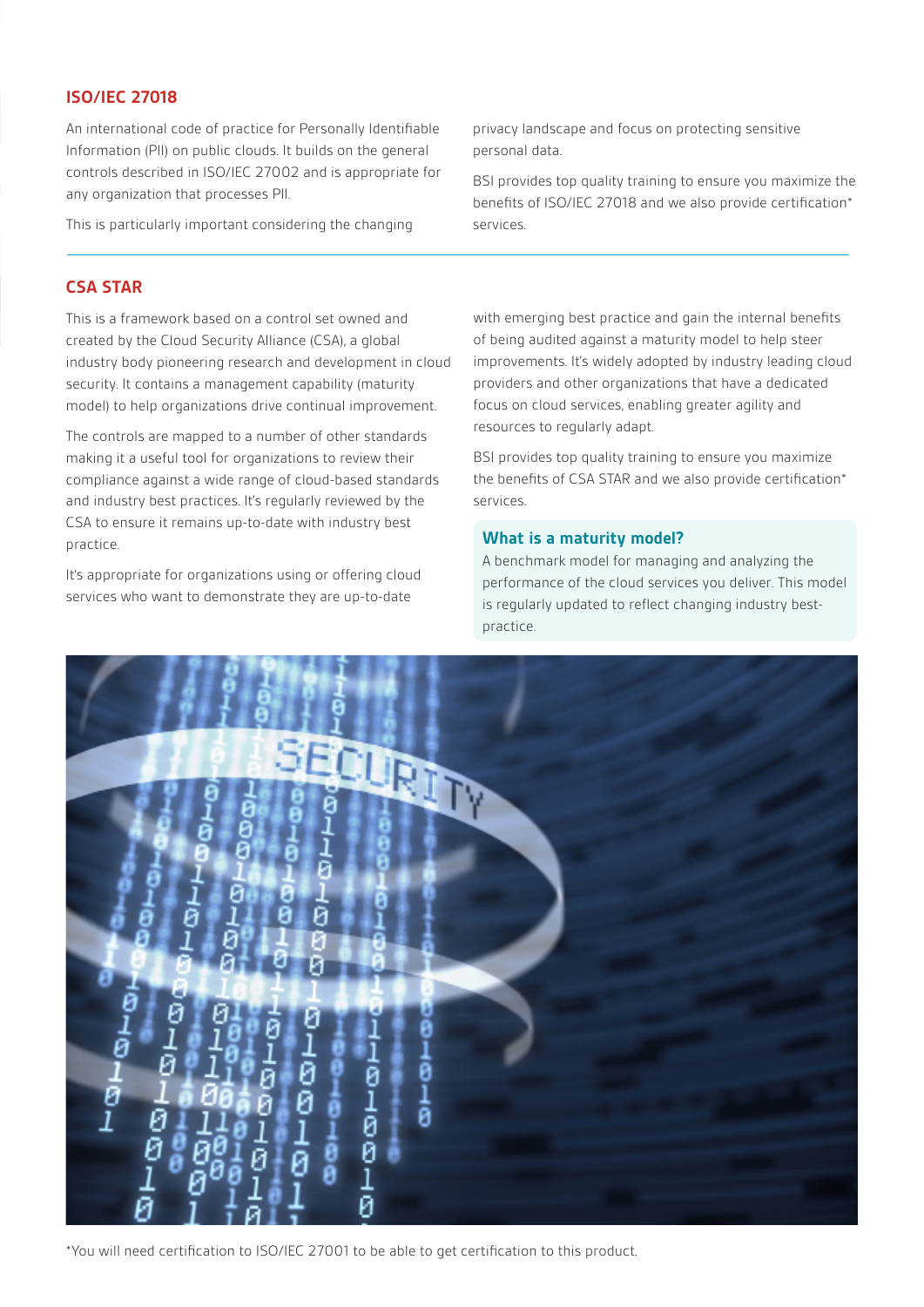# Where should I start with cloud security?

This decision tree will help you determine which solution will best meet your organizational needs.

Our training courses can help you learn about the standards and obtain the knowledge to implement and audit a system. With certification you can demonstrate your commitment to cloud security and on-going improvements.

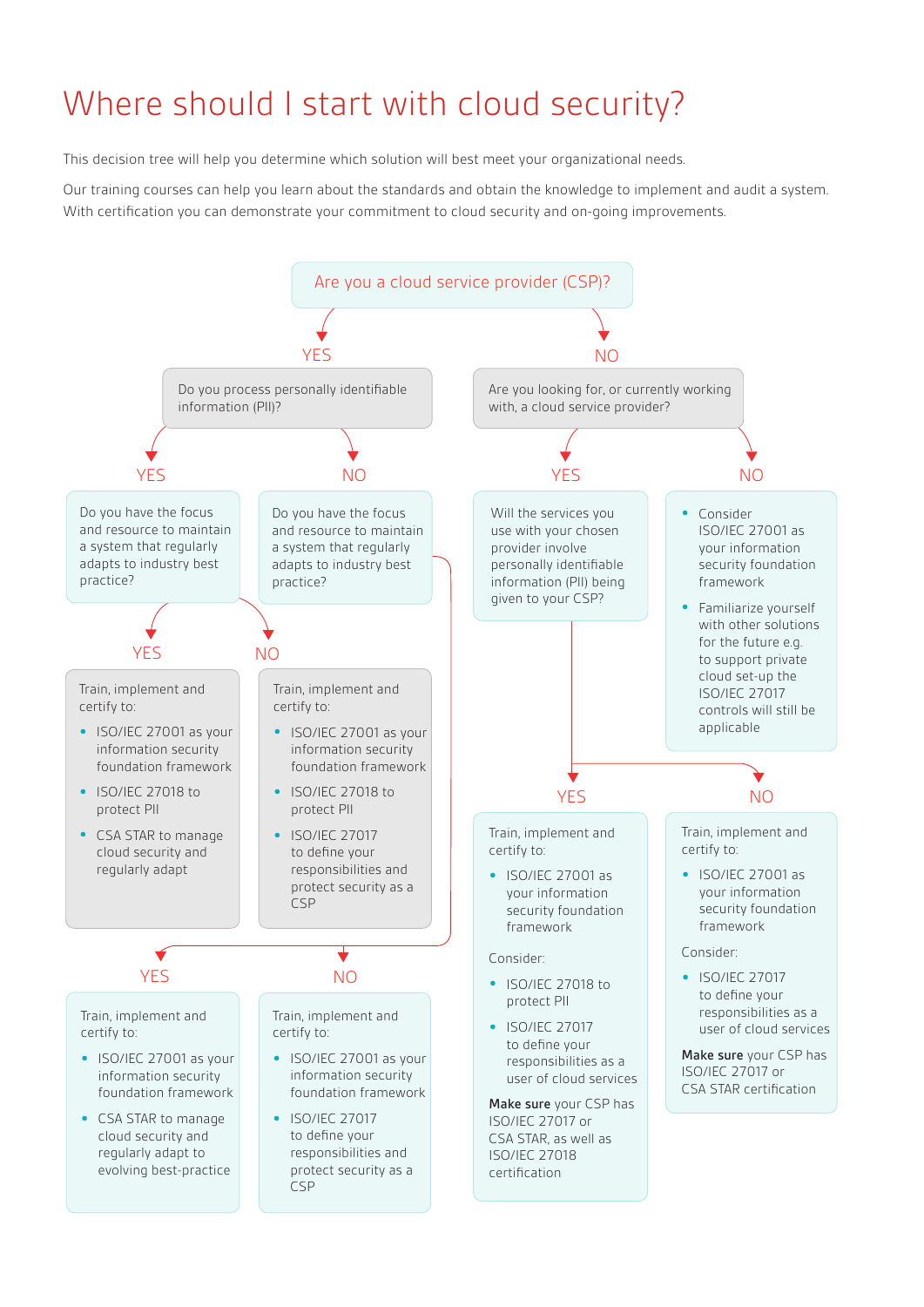

Whilst our decision tree gives you a good indication into what to consider, we are seeing clients certify to the full suite of standards to embed a culture of best practice that reassures users and builds confidence in their cloud security.

Here are some of the great benefits experienced by clients:

"With CSA STAR Certification, customers can gain confidence that Microsoft Azure is meeting customer needs and relevant regulatory requirements, as well as actively monitoring, measuring and continually improving the effectiveness of our management system."

Alice Rison, Trust and Transparency Senior Director of Microsoft

ISO/IEC 27001 and CSA STAR certifications enable Cirrity to better compete with the world's largest cloud service providers.

"You are not going to find companies with a business model like ours that have invested this much in security and compliance, so that is a very big differentiator."

Dan Timko, President and Chief Technical Officer, Cirrity

"We work exclusively with BSI, the undisputed global leader in cloud security certification, on our full suite of security standards, including CSA STAR Certification, ISO/IEC 27001, ISO/IEC 27017, ISO/IEC 27018 and Kitemark for Secure Digital Transactions. While BSI's superior reputation already delivers immense confidence to our customers, their true value lies in having the best expert auditors in industry who can push us to the limits, allowing us to discover our own weaknesses and continuously improve our protection of customer data."

Ronald Tse, Founder of Ribose – the world's only CSA triple-assured cloud service provider